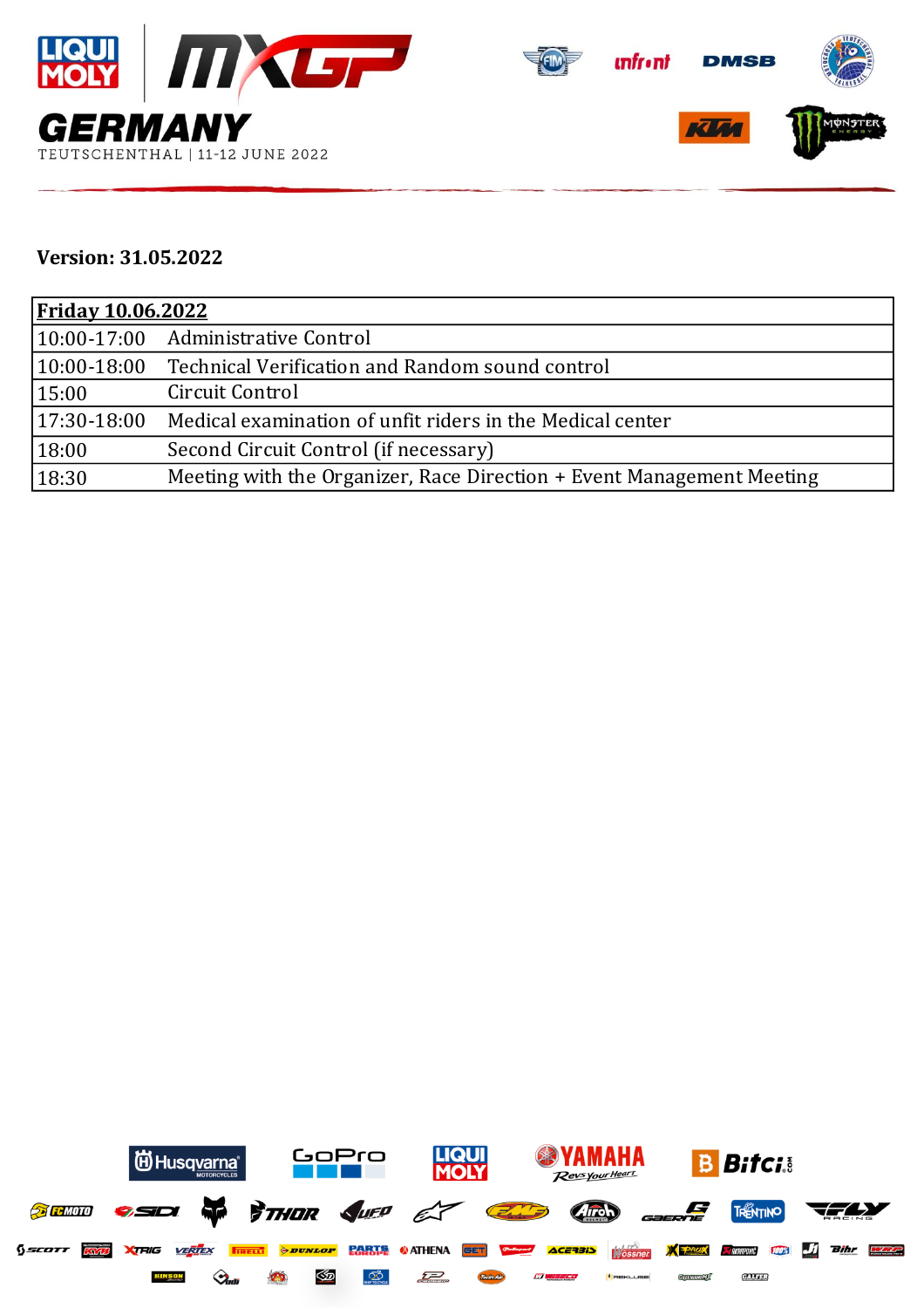



## **Version: 31.05.2022**

| Saturday 11.06.2022 |                                                  |                                            |                                    |  |  |  |
|---------------------|--------------------------------------------------|--------------------------------------------|------------------------------------|--|--|--|
| 07:20               |                                                  | Start gate demonstration                   |                                    |  |  |  |
| 07:30               | EMX125 Group 1                                   | Free practice                              | 20 mins                            |  |  |  |
| 07:55               | EMX125 Group 2                                   | Free practice                              | 20 mins                            |  |  |  |
| 08:20               | EMX250 Group 1                                   | Free practice                              | 20 mins                            |  |  |  |
| 08:45               | EMX250 Group 2                                   | Free practice                              | 20 mins                            |  |  |  |
| 09:10               | EMX125 Group 1                                   | Qualifying practice                        | 25 mins                            |  |  |  |
|                     |                                                  | Start test session                         | 5 mins                             |  |  |  |
| 09:45               | EMX125 Group 2                                   | Qualifying practice                        | 25 mins                            |  |  |  |
|                     |                                                  | Start test session                         | 5 mins                             |  |  |  |
| 10:25               | <b>MXE</b>                                       | <b>Time Practice</b>                       | 10 mins                            |  |  |  |
| 10:50               | MX <sub>2</sub>                                  | Free practice                              | 25 mins                            |  |  |  |
| 11:20               | <b>MXGP</b>                                      | Free practice                              | 25 mins                            |  |  |  |
| 11:50               |                                                  | Onboard Camera                             |                                    |  |  |  |
| 12:10               | EMX250 Group 1                                   | Qualifying practice                        | 25 mins                            |  |  |  |
|                     |                                                  | Start test session                         | 5 mins                             |  |  |  |
| 12:45               | EMX250 Group 2                                   | Qualifying practice                        | 25 mins                            |  |  |  |
|                     |                                                  | Start test session                         | 5 mins                             |  |  |  |
| 13:25               | MX <sub>2</sub>                                  | Time practice                              | 25 mins                            |  |  |  |
|                     |                                                  | Start test session                         | 5 mins                             |  |  |  |
| 14:00               | <b>MXGP</b>                                      | Time practice                              | 25 mins                            |  |  |  |
|                     |                                                  | Start test session                         | 5 mins                             |  |  |  |
| 14:35               | <b>EMX125</b>                                    | Motorcycles in waiting zone - sighting lap |                                    |  |  |  |
| 14:45               |                                                  | Race 1                                     | $25 \text{ mins} + 2 \text{ laps}$ |  |  |  |
| 15:20               | <b>EMX250</b>                                    | Motorcycles in waiting zone - sighting lap |                                    |  |  |  |
| 15:30               |                                                  | Race 1                                     | $25 \text{ mins} + 2 \text{ laps}$ |  |  |  |
| 16:15               | MX <sub>2</sub>                                  | Motorcycles in waiting zone - sighting lap |                                    |  |  |  |
| 16:25               |                                                  | Qualifying race                            | $20 \text{ mins} + 2 \text{ laps}$ |  |  |  |
| 17:00               | <b>MXGP</b>                                      | Motorcycles in waiting zone - sighting lap |                                    |  |  |  |
| 17:10               |                                                  | Qualifying race                            | $20 \text{ mins} + 2 \text{ laps}$ |  |  |  |
| 17:50               | <b>MXE</b>                                       | Motorcycles in waiting zone                |                                    |  |  |  |
| 18:00               |                                                  | Race 1                                     | $7 \text{ mins} + 1 \text{ lap}$   |  |  |  |
| 18:20               | Meeting of the Race Direction / Event Management |                                            |                                    |  |  |  |